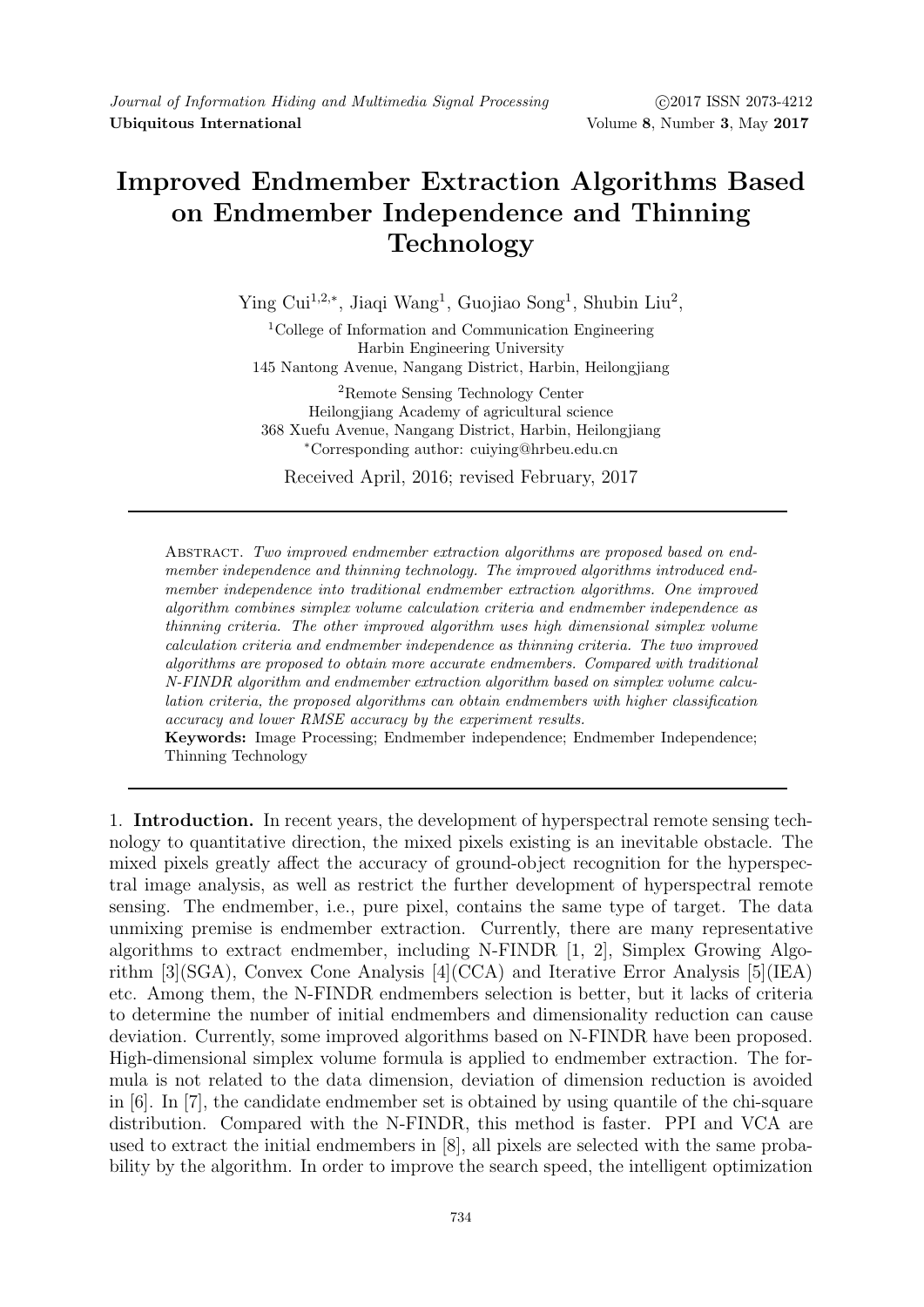algorithms are used to extract endmember in [9, 10]. Furthermore, some improved algorithms have been proposed. In [11], the volume formula uncorrelated to the dimension is introduced, thus, the complexity of the algorithm is reduced. The mean square error as the objective function in [12] is used, crossover and mutation of the differential evolution is proposed to extract endmember. The methods precision is higher, the convergence and the global search ability is better. In [13], the pre-processing module of spatial and spectral information combines with the existing algorithms. It ensures the accuracy and reduces the amount of computation. Now, the nature of endmembers is not explored in the improved N-FINDR. Since, among the extracted endmembers, there may be similar. It is particularly important to conduct endmember thinning by the endmembers properties. In this paper, it is a research starting point. Firstly, based on simplex volume calculation criterion and endmember independence, the endmember thinning criterion is proposed. Secondly, based on high-dimensional simplex volume calculation criterion and the endmember independence, the N-FINDR is improved. Compared with two original algorithms, the proposed algorithms can obtain endmembers with higher classification accuracy and lower RMSE accuracy.

2. N-FINDR algorithm. For N-FINDR algorithm, simplex volume composed by pure pixels, i.e., endmembers, more than simplex volume composed by any other pixels in spectral space. Thus, in N-FINDR, a set of random pixels is the initial solution, through the replacement of the pixels and the endmembers, simplex volume will expand until no seeking greater simplex volume. In [1], the implementation is as follows:

Step 1 Assuming that the number of endmembers is  $p$ , the original hyperspectral data down to p-1 dimensions;

Step 2 After the image dimension reduction, randomly select  $p$  pixels as the initial candidate endmembers and calculate the simplex volume  $V_1$ . Simplex volume is calculated as follows:

$$
V(E) = \frac{1}{(p-1)!} abs(|E|)
$$
 (1)

$$
E = \begin{bmatrix} 1 & 1 & \cdots & 1 \\ A_1 & A_2 & \cdots & A_p \end{bmatrix} \tag{2}
$$

Where  $A_i$  is the *i*-th endmember corresponding  $p$ -1 dimensional column vector;

Step 3 Select a pixel  $P_1$  from other pixels, recalculat simplex volume  $V_2$ . If  $V_2 > V_1$ , replace a candidate endmember as a new candidate endmember;

Step 4 Replace other candidate endmembers using pixel P, implement Step 3;

Step 5 Cyclically implement Step 3–4 for all other pixels, the largest simplex volume is obtained, and its corresponding vertex are the required endmembers;

3. Endmember extraction algorithms of high-dimensional simplex criterion. Since N-FINDR is limited by the data dimension, high-dimensional simplex volume calculation criterion in [6] is proposed.  $p_1, p_2, \dots, p_n$  pixels compose n-1 dimensional high dimensional simplex, its volume:

$$
V_n = V(p_n - p_1, p_n - p_2, \cdots, p_n - p_{n-1}) = \frac{1}{(n-1)!} \sqrt{|A_{n-1}^t A_{n-1}|}
$$
(3)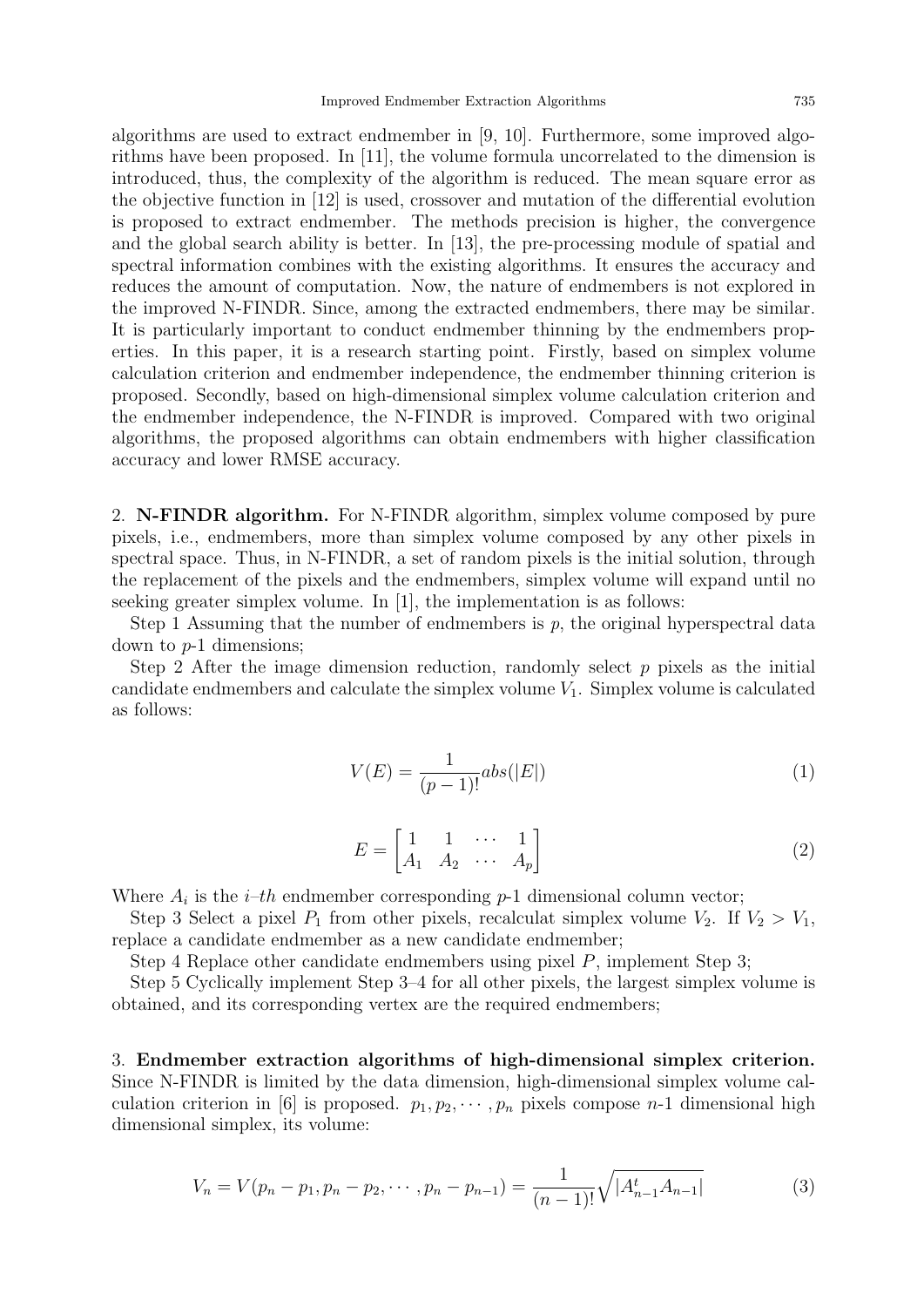Where  $A_{n-1} = (p_n - p_1, p_n - p_2, \dots, p_n - p_{n-1})$ . Since  $A_i^T A_i$  is square, it is applied to extract the initial endmembers, the original data dimension is not reduced. The specific implementation of the algorithm refers to [6], the method is called TN algorithm.

## 4. Improved endmember extraction algorithms.

4.1. Endmember relevance. In order to further refine the endmembers, the endmembers characteristics are analyzed. For a hyperspectral image (including multiple objects), the obtained endmembers should be independent, i.e., endmembers have higher independence. Since the spectrum of spatial and temporal has variability, it is possible to extract different endmembers for the same object in practical operation. Therefore, this paper uses higher relevance endmembers instead of lower independence endmembers, and selects endmembers belonging to the same objects to do thinning in order to improve the accuracy of the terminal endmembers. Endmember relevance is calculated as follows in [14]:

$$
r = \frac{\sum_{k=1}^{c} (R_{ik} - \bar{R}_i)(R_{jk} - \bar{R}_j)}{\sqrt{\sum_{k=1}^{c} (R_{ik} - \bar{R}_i)^2 \sum_{k=1}^{c} (R_{jk} - \bar{R}_j)^2}}
$$
(4)

Where,  $R_{ik}$  and  $R_{jk}$  are the grey levels of the *i*-th endmember and *j*-th endmember on k-band, and represent respectively the average gray levels of the *i*-th endmember and *j*-th endmember, c represents the number of bands.

4.2. Thinning Technology. Thinning technique is common method, it obtains regional framework in the field of image processing. Its purpose is to reduce the redundant information to highlight the main shape of the targets. Thinning technique can be divided into two categories of non-iterative algorithms and iterative algorithms. Non-iterative algorithms produce regional framework by one image scanning. Iterative algorithms iteratively delete pixels that meet certain conditions until the regional framework is obtained. In iterative algorithms, parallel algorithms firstly mark deleted points, and all points are unified deleted until all the points in the image are processed. Serial algorithms find a deleted point in the process of scanning images, and the point is immediately deleted.

According to the above introduction, the serial algorithms are similar to the endmember search process. So in this paper, the algorithm is applied to endmember extraction to compose endmember extraction thinning criterion. Specific methods are as follows:

(1) In the initial extracted endmembers, using endmember independence selects endmembers and composes the scanning area.

(2) In the iterative process, improved volume calculation criteria as a condition is met, endmembers are replaced in the scanning area and volume is calculated.

(3) If the volume becomes larger, the corresponding endmember is replaced, until the largest simplex volume is obtained.

4.3. Improved algorithms description. In this paper, two improved endmember extraction algorithms are proposed based on the above. In the improved N-FINDR algorithm, endmember independence and high-dimensional simplex volume calculation criterion are used as the thinning criterion. The algorithm is called NFINDRCTN algorithm. The flowchart is shown as Fig. 1, the specific implementation of the algorithm is as follows:

Step 1 Extract the initial endmembers by N-FINDR algorithm, the number is  $p$ ;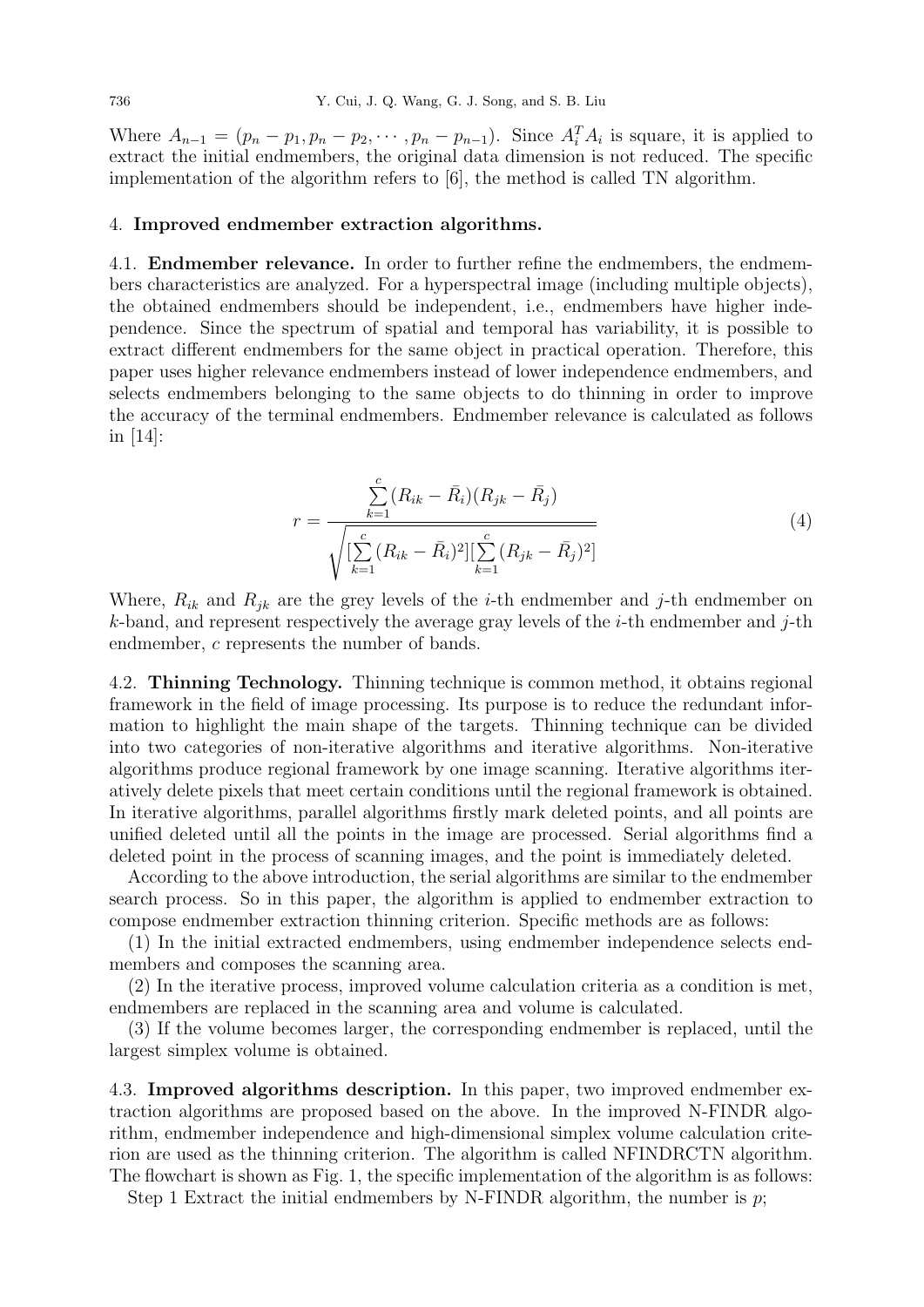Step 2 Calculate high-dimensional simplex volume  $V_1$  of the initial endmembers by Equation (3);

Step 3 Calculate the initial endmembers relevance by Equation (4), and select endmembers whose relevance value are greater than relevance threshold  $r$  to construct the scanning area;

Step 4 Select a replaced endmember D in scanning area;

Step 5 Select a pixel  $Q$  from other pixels to replace the endmember  $D$ , recalculate high-dimensional simplex volume  $V_2$ . If  $V_2 > V_1$ , the pixel Q replaces the endmember D, if not, reserve the endmember D;

Step 6 Determine whether traverse all pixels, if so, continue to step 7; if not, return to Step 5;

Step 7 Determine whether traverse all replaced endmembers, if so, continue to step 8; if not, return to Step 4;

Step 8 Output the final endmember set.



Figure 1. Flowchart of NFINDRCTN

In the improved TN algorithm, endmember independence and simplex volume calculation criterion are used as the thinning criterion. The algorithm is called TNCNFINDR algorithm. The flowchart is shown as Fig. 2, the specific implementation of the algorithm is as follows:

Step 1 Extract the initial endmembers by TN algorithm, the number is  $p$ ;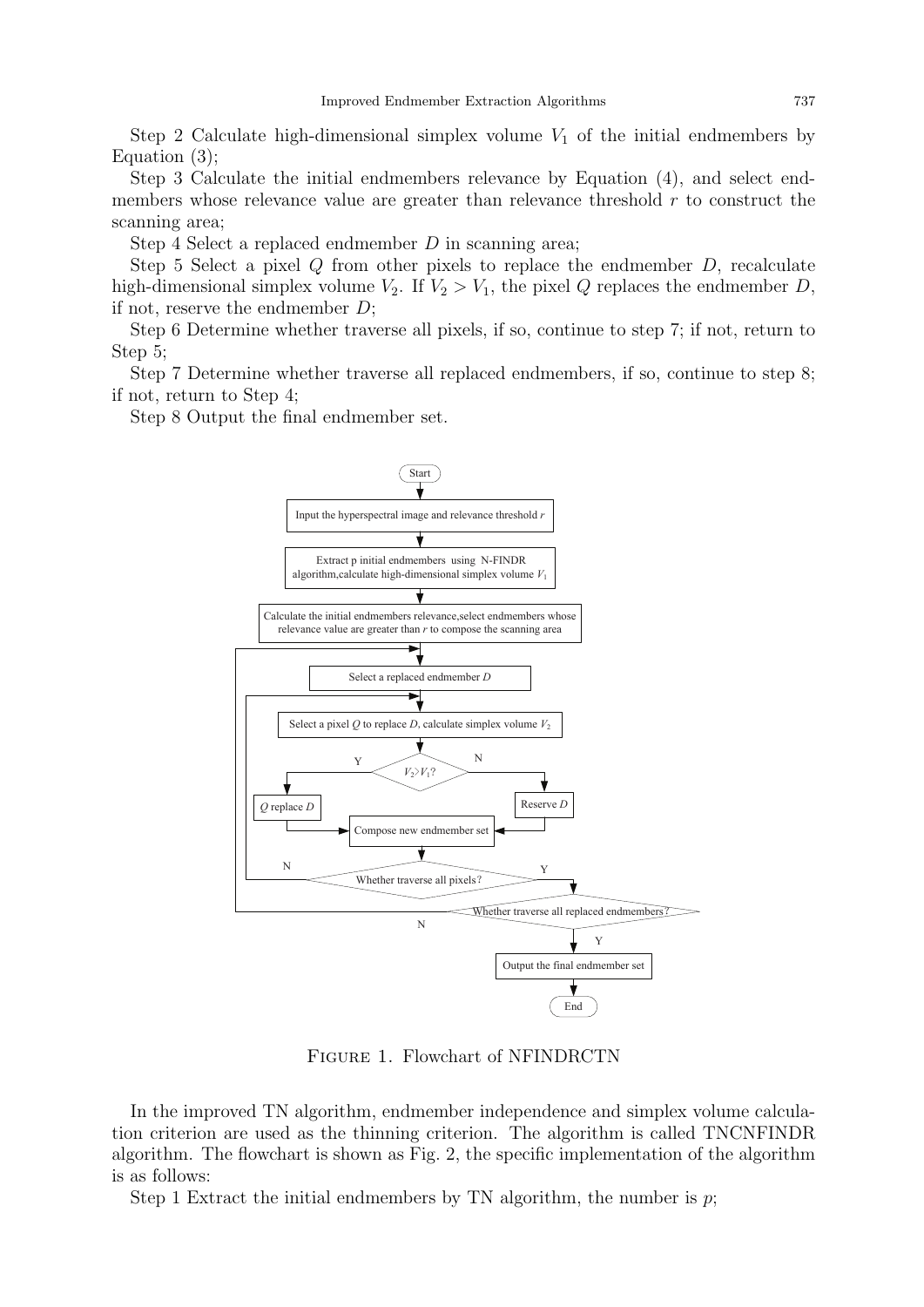Step 2 Calculate the initial endmembers relevance by Equation (4), and select endmembers whose relevance value are greater than relevance threshold  $r$  to construct the scanning area;

Step 3 The original hyperspectral data down to p-1dimensions, calculate simplex volume  $V_1$  of the initial endmembers by Equation (1);

Step 4 Select a replaced endmember  $D$  in scanning area;

Step 5 Select a pixel  $Q$  from other pixels to replace a endmember  $D$ , recalculate simplex volume  $V_2$ . If  $V_2 > V_1$ , the pixel Q replaces the endmember D, if not, reserve the endmember D;

Step 6 Determine whether traverse all pixels, if so, continue to step 7; if not, return to step 5;

Step 7 Determine whether traverse all replaced endmembers, if so, continue to step 8; if not, return to step 4;

Step 8 Output the final endmember set.



Figure 2. Flowchart of TNCNFINDR

## 5. Experiment and analysis.

5.1. Experiment purpose. In this paper, the method in [6] is called TN, the method in [15] is called SN-FINDR. Both methods proposed in this paper are called NFIND-RCTN and TNCNFINDR. This paper mainly uses synthetic data and real hyperspectral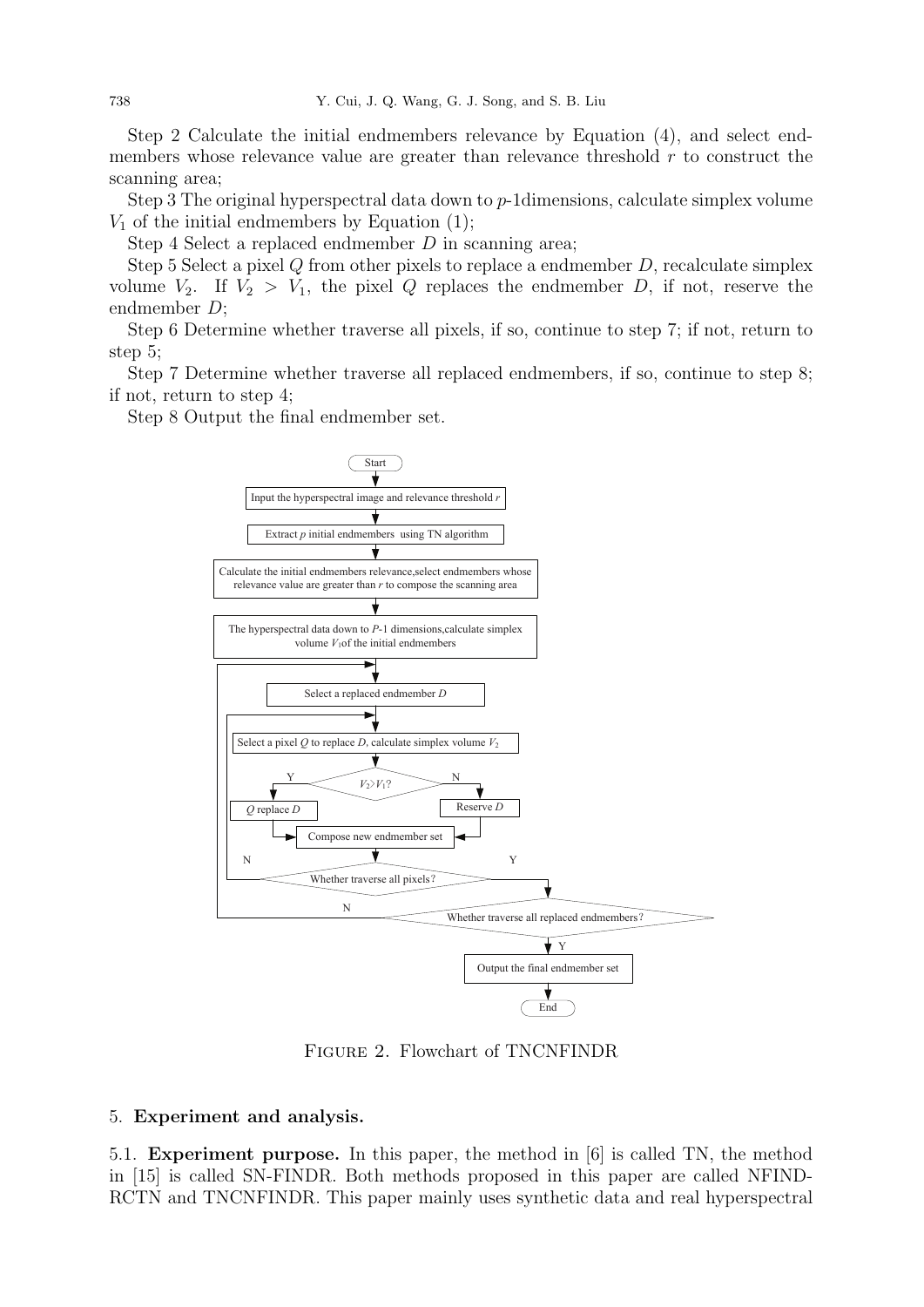images to compare and analyze results of N-FINDR, TN, SN-FINDR, NFINDRCTN and TNCNFINDR.

5.2. Calculation of unmixing error. The unmixing effect is measured by unmixing error. This paper employs fully constrained least squares method as unmixing algorithm. For real hyperspectral image unmixing, endmember spectrum and its corresponding abundance information generally are unknown. At this time, using RMSE is used to evaluate and analyze unmixing effect. Assuming that X is the original spectral image, in the original image, residual of the *i*-th pixel  $X_i$  is:

$$
\varepsilon_i = X_i - AS_i \tag{5}
$$

RMSE of the *i*-th pixel  $X_i$  is:

$$
RMSE_i = \sqrt{\frac{1}{l} \sum_{j=1}^{l} \varepsilon_{i,j}^2}
$$
 (6)

RMSE of whole image is:

$$
RMSE_i = \sqrt{\frac{1}{N \cdot l} \sum_{i=1}^{N} \sum_{j=1}^{l} \varepsilon_{i,j}^2}
$$
 (7)

5.3. Synthetic data simulation experiments. Synthetic data are divided into two groups. The first group is to compare simplex volume of N-FINDR with NFINDRCTN, TN with TNCNFINDR. In the compared experiments,  $(-15, 0)$ ,  $(0, 20)$  and  $(15, 0)$  are as the theoretical endmembers. Based on three theories synthesize, 1000 points which add to gaussian noise of mean is 0 and variance is 2 are randomly generated by normalized coefficients and linear mixed model. Synthetic data and experimental results of N-FINDR and NFINDRCTN, TN and TNCNFINDR are shown as Fig. 3 and Fig. 4. The composed volume are shown in Table 1 and Table 2.

Table 1. Comparison of N-FINDR and NFINDRCTN

| Endmember extraction algorithm   NFINDR   NFINDRCTN |            |         |
|-----------------------------------------------------|------------|---------|
| Simplex volume                                      | $+11.1073$ | 11.1273 |

| Endmember extraction algorithm <sup>1</sup> | TN     | TNCNFINDR |
|---------------------------------------------|--------|-----------|
| Simplex volume                              | 0.6165 | 0.6481    |

From Table1 and Table2, the volume of NFINDRCTN and TNCNFIND are greater than N-FINDR and TN respectively. The triangle by the extracted endmembers of TN, N-FINDR, NFINDRCTN and TNCNFIND are shown in Fig. 3 and Fig. 4. Compared with N-FINDR and TN, the extracted endmembers using NFINDRCTN and TNCNFIND are closer to the theoretical endmembers, the searched volume are larger.

The second group is to compare unmixing effect of N-FINDR, TN, SN-FINDR, TNCN-FINDR and NFINDRCTN. Data synthetic rules are as follows: randomly generate vector **a** and **b**. The dimension is  $1*12$ . Vector **a** and **b** which add to random noise with mean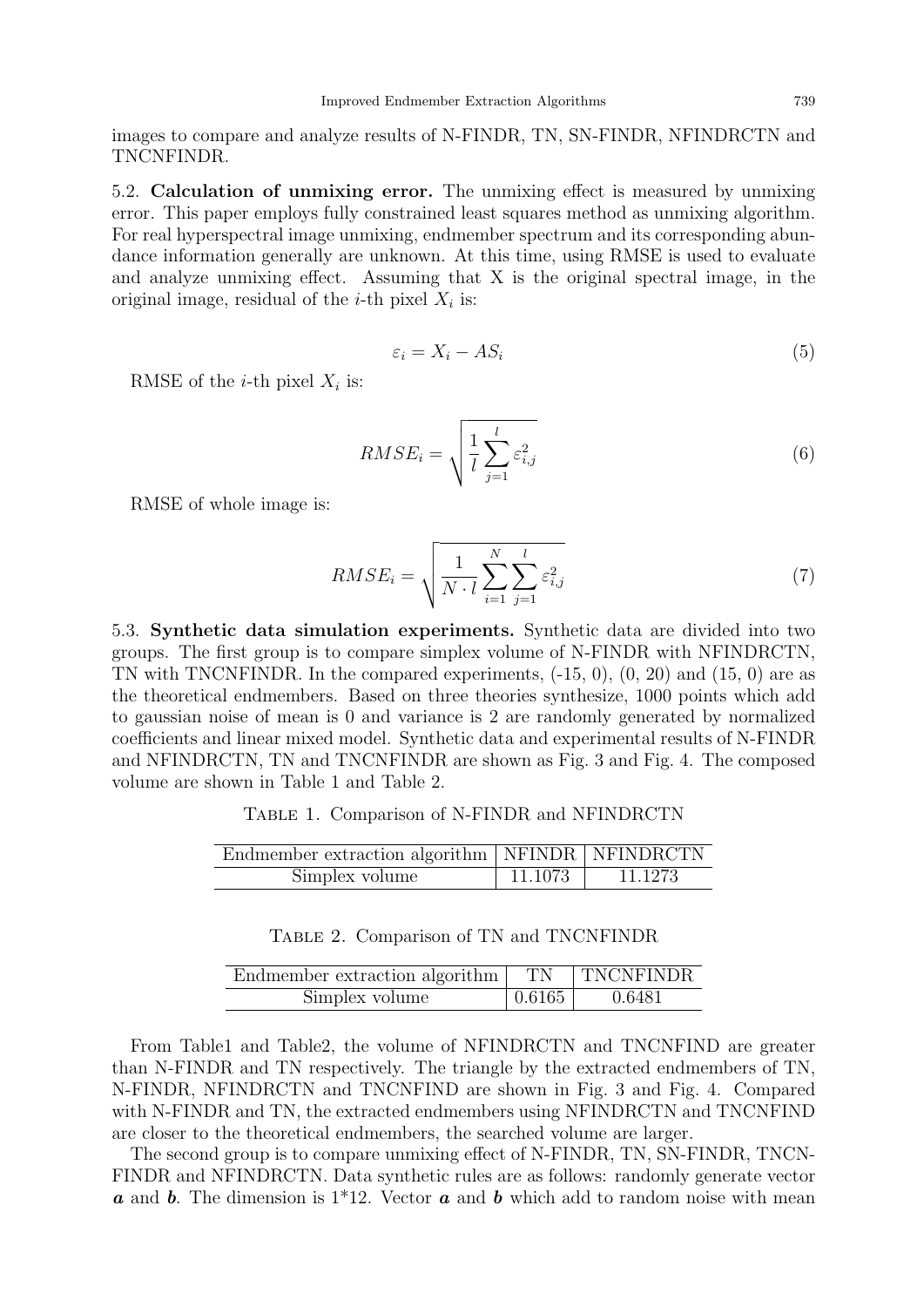

FIGURE 3. experimental results of NFINDRCTN

![](_page_6_Figure_3.jpeg)

FIGURE 4. experimental results of TNCNFINDR

Table 3. Comparison of unmixing error with four methods with synthetic data

| Endmember extraction algorithm   N-FINDR   TN   TNCNFINDR   NFINDRCTN |                     |        |        |
|-----------------------------------------------------------------------|---------------------|--------|--------|
| Unmixing error                                                        | $0.1573$   $0.1067$ | 0.1395 | 0.1244 |

| Name of<br>object   | Corn | Corn |     | RanchBush | Hay | Bean | Bean | <b>Bean</b> | Arbor |
|---------------------|------|------|-----|-----------|-----|------|------|-------------|-------|
| Number of<br>pixels | 1428 | 830  | 483 | 730       | 478 | 972  | 2455 | 593         | 1265  |

Table 4. Experimental objects and the number of pixels

|                     |  | TABLE 5. Comparison of experimental results with different number of |  |  |  |
|---------------------|--|----------------------------------------------------------------------|--|--|--|
| pixels of 6 objects |  |                                                                      |  |  |  |

| Species of<br>actual objects                    | Number of pixels                             | Method                | Unmixing<br>error | Species of<br>separated objects |
|-------------------------------------------------|----------------------------------------------|-----------------------|-------------------|---------------------------------|
|                                                 |                                              | N-FINDR               | 0.013059          | 4                               |
|                                                 | 360 pixels                                   | TN                    | 0.011774          | $\overline{5}$                  |
|                                                 | $(60 \text{ pixels per type})$               | <b>SN-FINDR</b>       | 0.013291          | 5                               |
| 6 objects<br>(the number of<br>endmembers is 7) |                                              | TNCN-<br><b>FINDR</b> | 0.011723          | 5                               |
|                                                 |                                              | NFIND-<br><b>RCTN</b> | 0.011175          | 5                               |
|                                                 | 480 pixels<br>$(80 \text{ pixels per type})$ | N-FINDR               | 0.011723          | 4                               |
|                                                 |                                              | TN                    | 0.012336          | 3                               |
|                                                 |                                              | <b>SN-FINDR</b>       | 0.017719          | 3                               |
|                                                 |                                              | TNCN-<br><b>FINDR</b> | 0.011296          | 4                               |
|                                                 |                                              | NFIND-<br><b>RCTN</b> | 0.010979          | $\overline{4}$                  |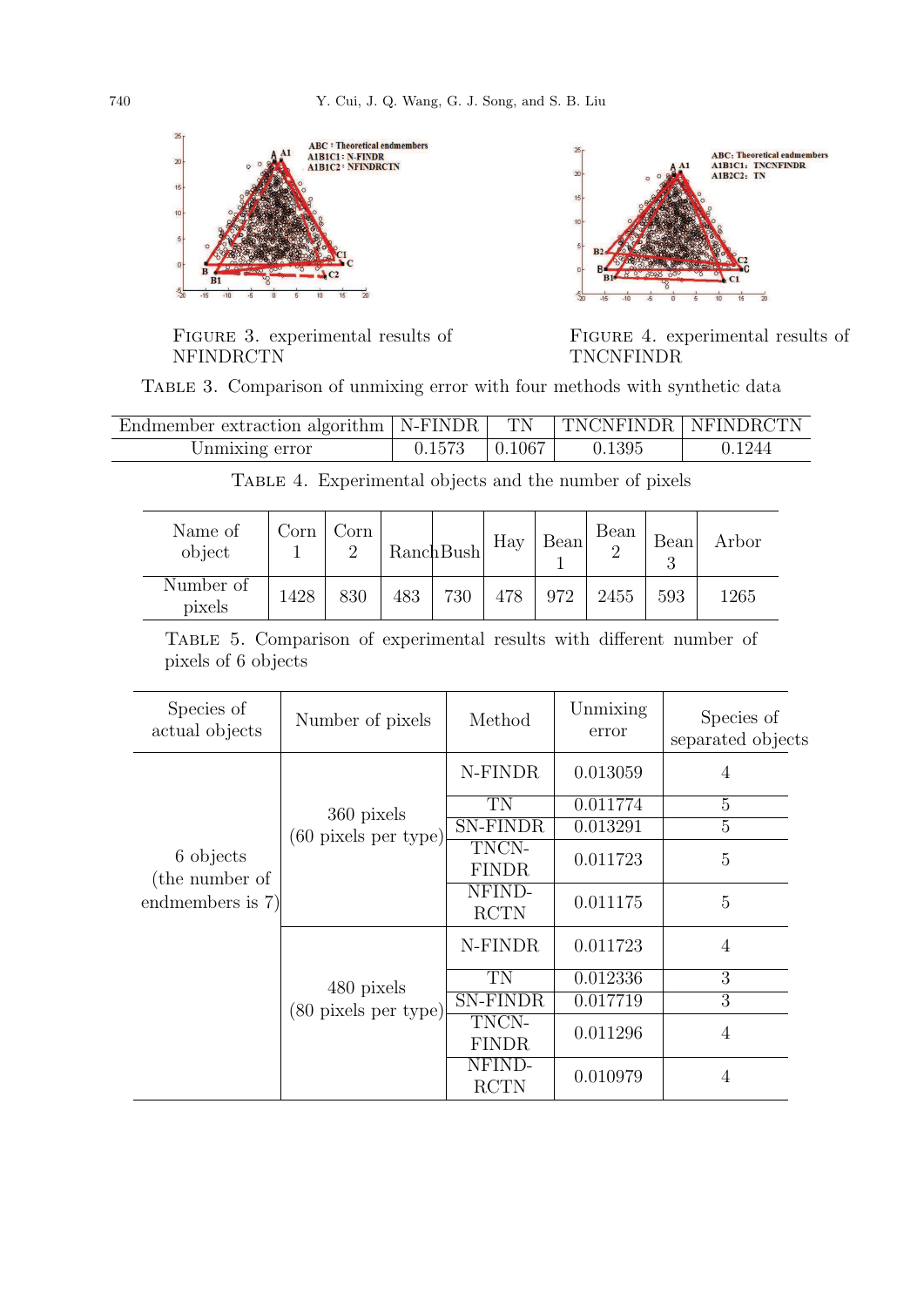is 0 and variance is 0.5 are used to generate matrix  $\vec{A}$  and  $\vec{B}$ . The dimension is 1200<sup>\*</sup>12. Matrix  $\bm{A}$  and  $\bm{B}$  with different proportions synthesize matrix  $\bm{C}$ . The data of  $\bm{C}$  is as follows: 1 to 200 is 100% of A from 1 to 200, 201 to 400 is 80% of A from 201 to 400 and 20% of **B** from 201 to 400, and so on, the synthesized ratio of **A** decreases from 100% to 0%, the synthesized rate of **B** increased from 0% to 100%, the rate is 20%. In the extraction process, the number of the endmembers is two. The unmixing error of four methods is given in Table 3. From Table 3, it shows that the proposed algorithms have improvement, the unmixing error of NFINDRCTN is better than NFINDR. Because the endmembers number is small, the unmixing error of TNCNFINDR is bigger than TN. If the endmembers number is increasing, the unmixing error is decreasing. The experiment results are shown in the real hyperspectral image simulation experiments.

| Species of<br>Method<br>Number of pixels<br>actual objects           | Unmix-<br>ing<br>error | Species of<br>separated objects |
|----------------------------------------------------------------------|------------------------|---------------------------------|
| N-FINDR                                                              | 0.012591               | 7                               |
| 540 pixels<br>TN                                                     | 0.01305                | $\overline{7}$                  |
| $(60 \text{ pixels per type})$<br>$SN-$<br><b>FINDR</b><br>9 objects | 0.015734               | 6                               |
| TNCN-<br>(the number of<br><b>FINDR</b><br>endmembers is $10$ )      | 0.012388               | 8                               |
| NFIND-<br><b>RCTN</b>                                                | 0.012052               | 7                               |
| N-FINDR                                                              | 0.013224               | 5                               |
| TN<br>720 pixels                                                     | 0.014185               | 6                               |
| $SN-$<br>(80 pixels per type)<br><b>FINDR</b>                        | 0.014806               | 6                               |
| TNCN-<br><b>FINDR</b>                                                | 0.012164               | 7                               |
| NFIND-<br><b>RCTN</b>                                                | 0.012475               | $\overline{5}$                  |

Table 6. Comparison of experimental results with different number of pixels of 9 objects

5.4. Real hyperspectral image simulation experiments. The original AVIRIS image is used in this paper. It was a part of remote sensing research area in Northwest Indian, Indiana, USA. It was shot in June, 1992. In this paper, 200 bands are used removing noise and water vapor absorption. Due to spatial resolution of AVIRIS image is only  $20m \times 20m$ , pixel mixing probability is higher. Some objects contains only dozens of pixels, those pixels can not fully represent the spectral properties of the object. So this paper only selects 9 objects with the larger pixels number as candidate endmembers. The names of 9 objects and the pixels number are shown in Table 4.

In [15], it only gives performance improved methods with 9 objects, and the experimental results with different objects number and different pixels number are not discussed. Therefore, in this paper, the selected types of objects respectively is 6 and 9, and the pixels numbers is 60, 80. The six objects are Corn 1, Corn 2, Ranch, Bean 1, Bean 2 and Bean 3. In order to ensure the reasonableness of comparative experiments, the number of the selected endmembers is  $Z + 1$  (Z is the number of types of objects).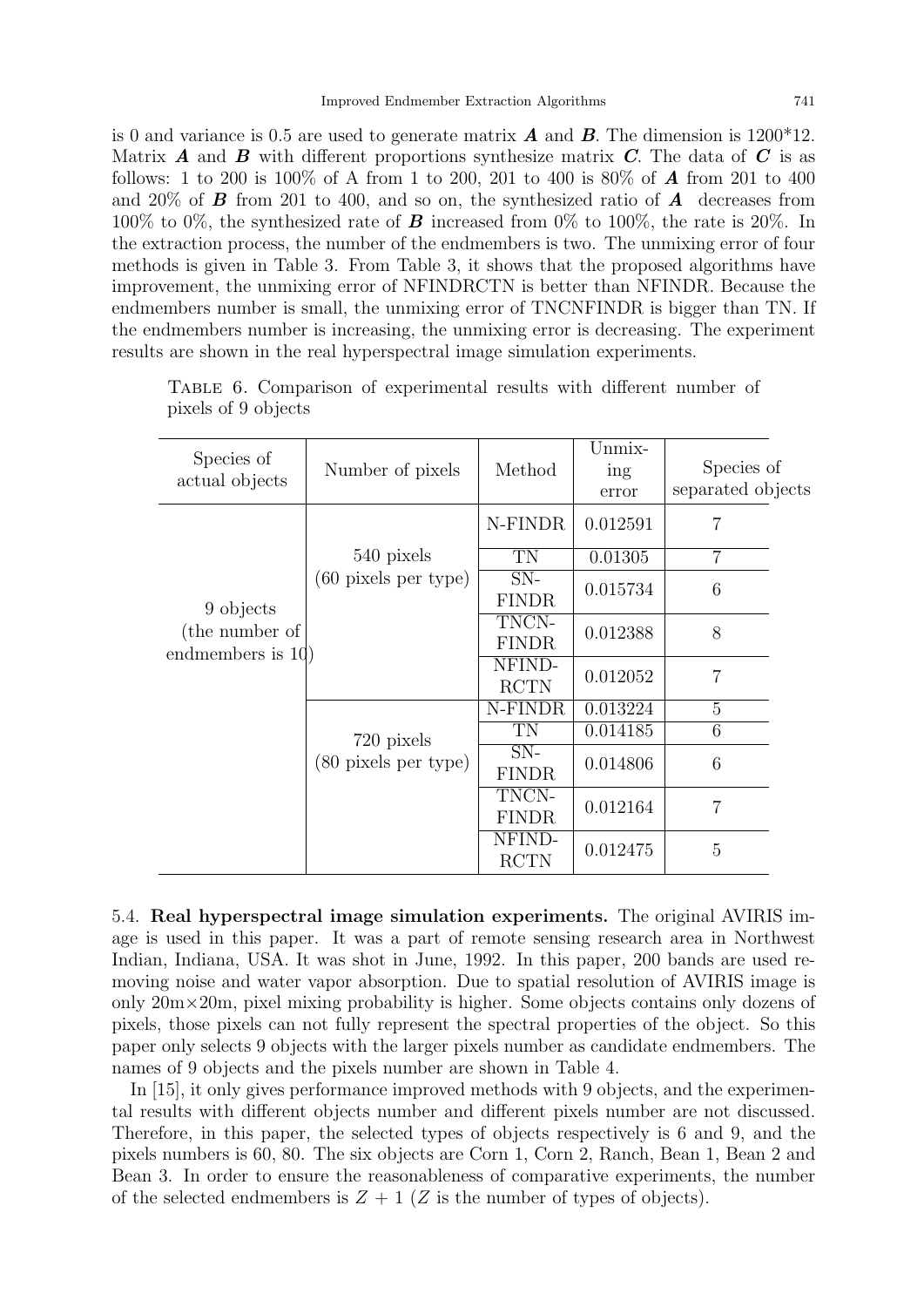For unknown hyperspectral images, the endmembers number is obtained automaticly by using OSP endmember extraction algorithm combined with Endmember independence [14]. First, extracte i endmembers by OSP algorithm, and calculate endmember relevance to compose endmembers correlation matrix  $M_i$ . The number of non-diagonal elements which is higher than endmember relevance threshold on upper triangle  $M_i$ , is called strong relevance index of endmember i and denoted  $ESCI_i$ . The endmember number i increases from 1. When i meet  $ESCI_i>1$  for the first time, i is actual the endmembers number. In order to more comprehensively analyze the advantages and disadvantages of the proposed algorithms, in addition to the unmixing error, the classification accuracy of algorithm is also introduced in this paper.

Before the final experimental comparison, first, the selection of relevance threshold  $(r)$  with improved algorithms is analyzed. By analyzing the unmixing error curves, for 6 objects, the relevance thresholds with TNCNFINDR respectively are: 0.97, 0.93, the relevance thresholds with NFINDRCTN respectively are: 0.95, 0.92. For 9 objects, the relevance thresholds with TNCNFINDR respectively are: 0.93, 0.94, the relevance thresholds with NFINDRCTN respectively are: 0.92, 0.95.

For different number of pixels, the experimental results of 6 objects are shown in Table 5. From Table 5, it can conclude that the unmixing error and classification accuracy of TNCNFINDR are improved than TN algorithm. Similarly, the unmixing error and classification accuracy of NFINDRCTN algorithm are improved than N-FINDR algorithm. In addition, the results obtained by the two methods are better than SN-FINDR algorithm, and NFINDRCTN algorithm is better than TNCNFINDR algorithms.

In different number of pixels, the experimental results of 9 objects are shown in Table 6. As can be seen from Table 6, TNCNFINDR algorithm and NFINDCTN algorithm can also improve the TN algorithm and N-FINDR algorithm in different number of pixels. But TNCNFINDR algorithm is better than NFINDRCTN algorithm.

6. Conclusions. The improved endmember extraction algorithms based on endmember independence and thinning technology are proposed. The algorithms combine endmember independence and endmember thinning criteria to complete extraction and thinning of endmember. Based on different objects and different number of pixels, the real hyperspectral data experiments show that the algorithms can improve the original algorithms. But the algorithms have different advantages, TNCNFINDR has great advantages for more objects type, NFINDRTN has great advantages for less objects type. In practical application, the better method is selected. In addition, TN algorithm takes a long time to extract endmembers based on more pixels, and make computational time rise. How to reduce the computational time, and improve the algorithm usefulness is one of the next works to be solved.

Acknowledgment. This work was supported by the National Natural Science Fund of China (No. 61675051), the doctoral Fund of Ministry of Education of China (No.201323041 10007), Heilongjiang postdoctoral special fund (LBH-TZ0420). The authors would like to thank the associate editor and reviewers for their comments that help in improving this paper.

## **REFERENCES**

[1] E. M. Winter, N-findr: an algorithm for fast autonomous spectral endmember determination in hyperspectral data, SPIE Conference on Imaging Spectrometry V, Denver, Colorado, pp.266–275, 1999.